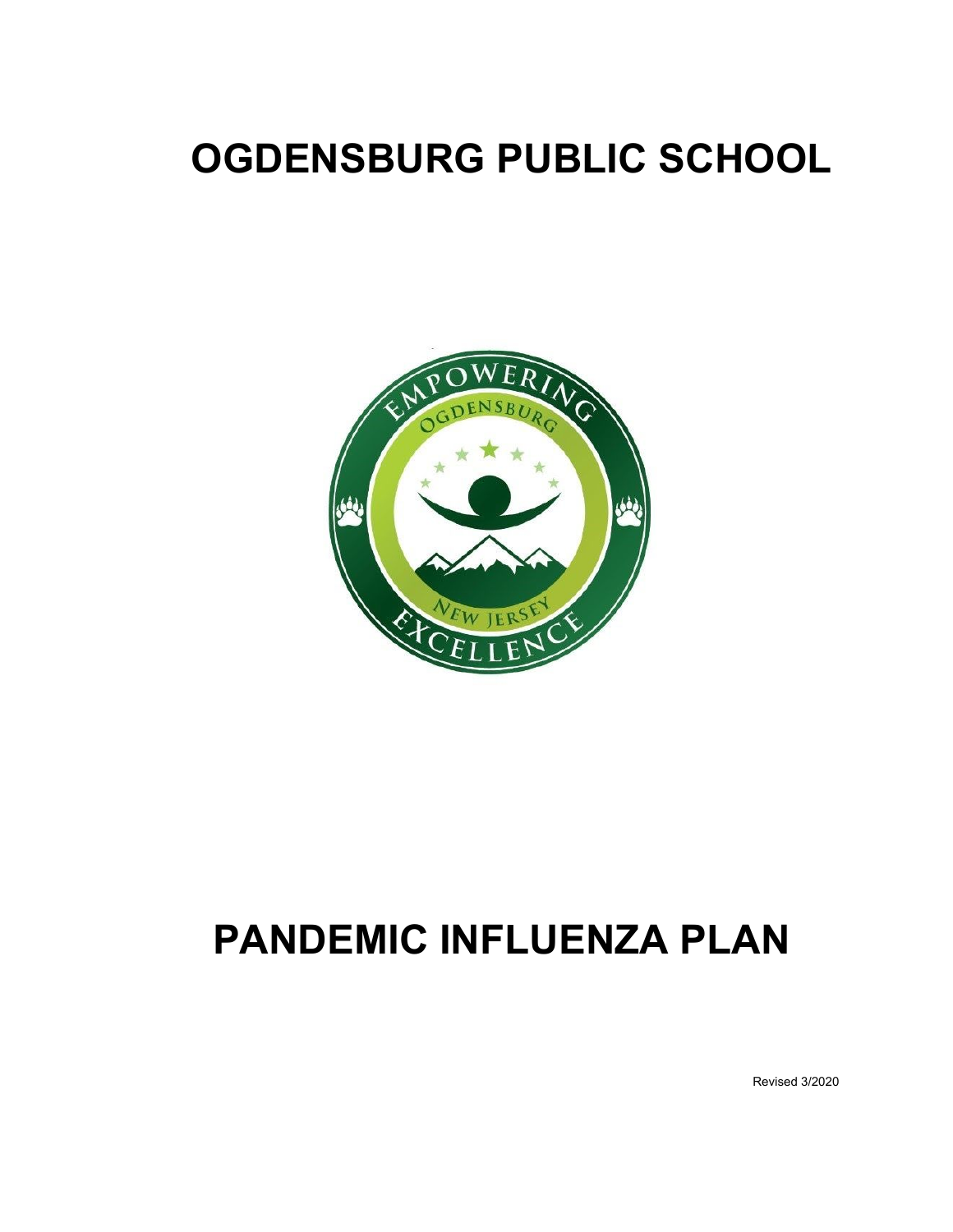### **SUMMARY**

Pandemic influenza is a global outbreak of disease that occurs when a new virus appears in humans, causes serious illness, and then spreads easily from person to person worldwide. This planning document has been designed to ensure that the Ogdensburg Public School is prepared to implement an effective response system before an influenza type pandemic arrives and to make appropriate accommodations if the influenza is identified. The Ogdensburg Public School District takes proactive measures to protect the safety of all our students and staff members. The intent of the plan is to minimize the negative effects of such outbreaks and maintain the instructional/learning process of the school as well as all other operational and non-instructional functions.

#### **EMERGENCY CONTACTS:**

| New Jersey Department of Health                       | 1-800-367-6543        |
|-------------------------------------------------------|-----------------------|
| Sussex County Department of Health and Human Services | 973-579-0559          |
| Chief School Administrator Mr. David Astor            | 973-827-7126, ext 101 |
| Supervisor of Special Services: Mrs. Leanne Poalazzi  | 973-827-7126, ext 126 |
| School Nurse: Mrs. Michele Block, RN                  | 973-827-7126, ext 103 |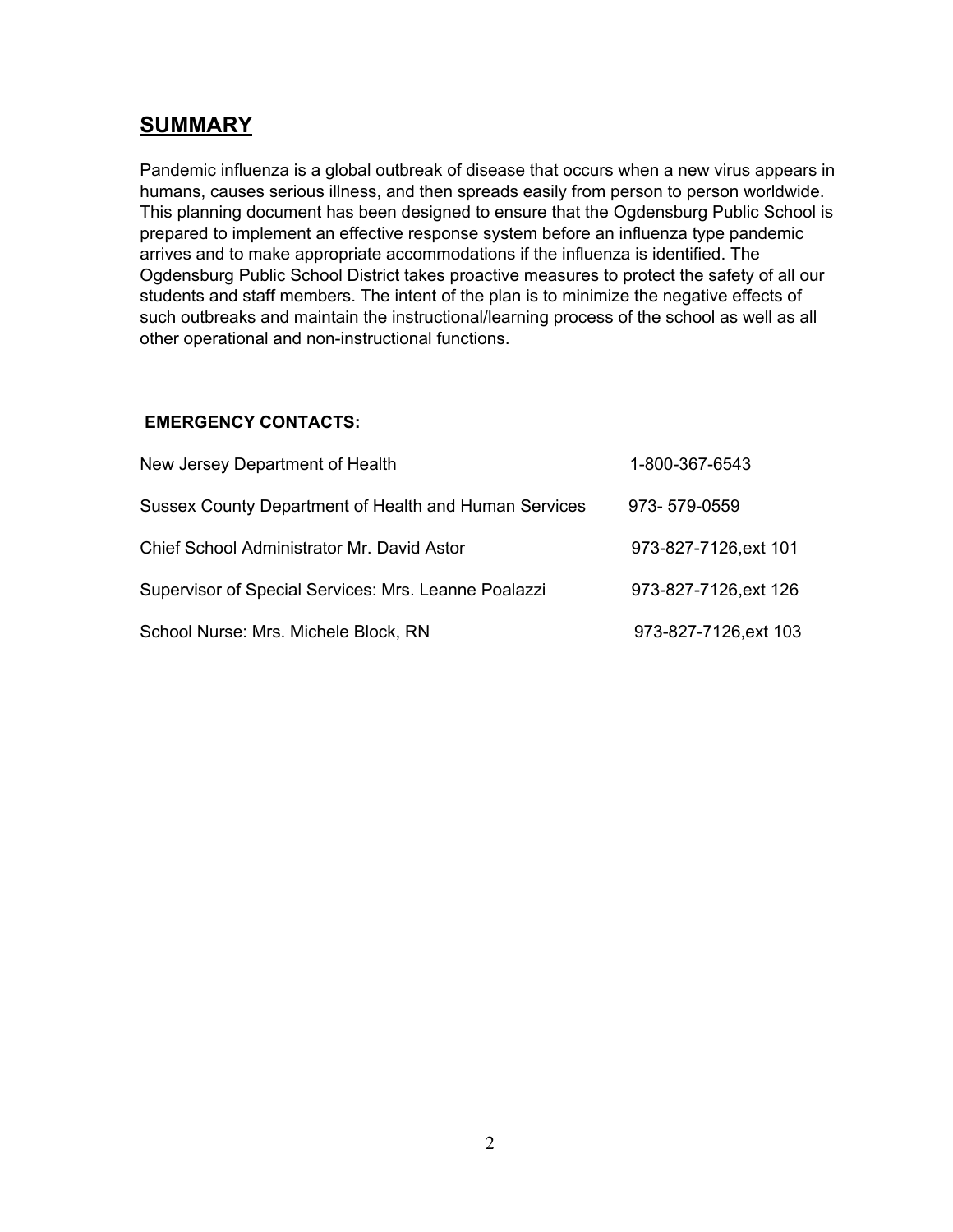## **Ogdensburg Public School**

## **Pandemic Influenza Plan**

## **I. Planning and Coordination:**

#### **A. Who is responsible for declaring a public health emergency at the state and local levels and for officially activating the district's pandemic influenza response plan?**

- 1. If there is a statewide alert regarding a health concern, notification for declaring a public health emergency will be authorized by the governor of New Jersey officially activating the district's pandemic influenza response plan through the Chief School Administrator(CSA):
- 2. If there is a local alert regarding a health concern, notification for declaring a public health emergency will be authorized by the proper Sussex County Health officials and/or Ogdensburg School official who would then officially activate the district's pandemic influenza response plan through the Chief School Administrator.
- 3. If there is a concern regarding a health issue within the building, the school nurse will inform the CSA, who in turn, contacts the proper health officials at the county level.

#### **B. Who is responsible for executing the community operational plan, especially those authorities responsible for case identification, isolation, quarantine, movement restriction, healthcare services, emergency care, and mutual aid?**

- 1. If there is a local alert regarding a health concern, the proper Sussex County Health and Human Services officials and/or Ogdensburg School officials are responsible for executing the community operational plan, especially those for case identification, isolation, quarantine, movement restriction, healthcare services, emergency care, and mutual aid.
- 2. These local health officials notify school administration and school nurse of concerns and desired actions. The district's pandemic influenza response plan would be put into effect by the Chief School Administrator at this time.
- 3. Any staff member or student identified in the school as being ill will be isolated in the school health office. The Sussex County Health and Human Services offices will be notified by school administration of any such instance. Only individuals needed for the care of an individual in the room may enter. A protective mask must be worn by anyone entering the room including those suspected to be ill.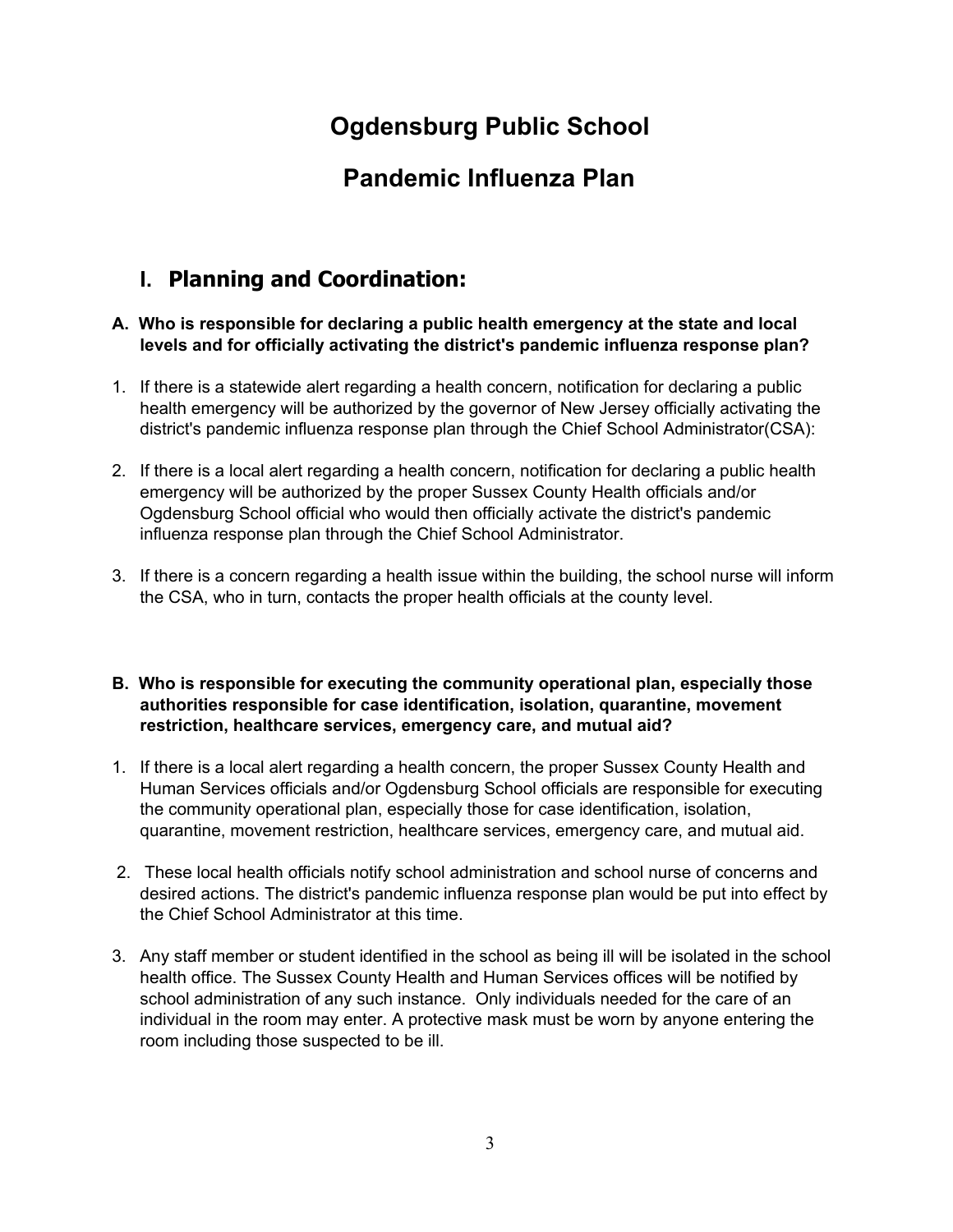#### **C. Who is accountable for articulating strategic priorities and overseeing the development of the district's operational pandemic plan?**

- 1. The school nurse and lead by the CSA will work cooperatively with lead emergency response agencies, local public health representatives, school health and mental health professionals, teachers, food services director, and parent representatives.
- 2. The CSA is responsible for articulating strategic priorities based on the information shared by the school nurse with regard to the current health situation and will oversee the operation of the district plan.
- 3. The chain of command in the absence of the CSA will be: Vice Principal, Supervisor of Special Services, School Business Administrator.

#### **D. What is the line of authority and common terminology and procedures to be followed in response to an incident?**

- 1. The Chief School Administrator is the school authority who will put the pandemic plan in motion based on the directive or information from either local and/or state health departments or the school nurse.
- 2. The CSA and school nurse will work closely with local and/or state health departments and other community partners to manage the execution of the district's pandemic flu plan.
- 3. The CSA will share pertinent information with the board of education and staff to appropriately execute the pandemic plan.
- 4. If the community needs to be contacted, the main office will utilize telephone chains and/or written notification to alert parents and community regarding health concerns.
- 5. Common terminology and procedures to be followed will be shared by the CSA at staff meetings to ensure understanding.

#### **E. Who is responsible for planning and executing specific components of the operational plan?**

- 1. The school nurse will inform the school administration if there is a substantial increase in absenteeism among students or health concerns.
- 2. The school nurse is the individual responsible for making initial contact to the Sussex County Health and Human Services – Division of Health.
- 3. This information will be shared with the Chief School Administrator.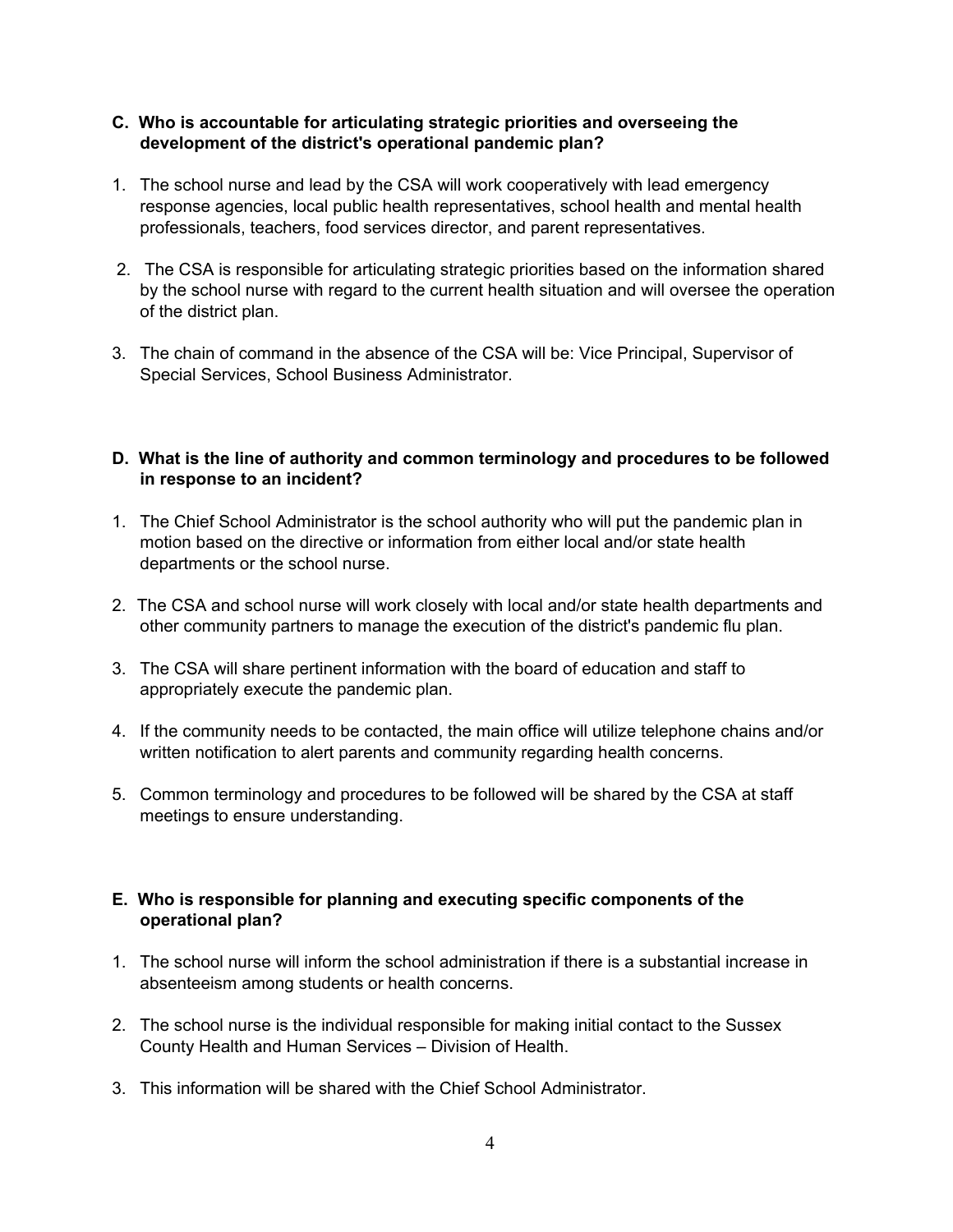- 4. The CSA and school nurse will manage the execution of the district's pandemic plan as per information received from the proper health officials.
- 5. The CSA will immediately inform all staff so that they may appropriately execute the pandemic plan.
- 6. The CSA will contact the County Superintendent and the local town officials.
- 7. If the community needs to be contacted, the main office will utilize mailings, local television, radio, or newspaper messages, phone calls through the electronic notification system, social media and the school website to inform parents and the community regarding health concerns and what actions need to be taken.

#### **F. Is the pandemic plan coordinated with the community's pandemic plan?**

1. The CSA and school nurse work closely with the Sussex County Health and Human Services – Division of Health offices to coordinate the school's pandemic plan with the community plan.

#### **G. How will the linkages between the district, local/state health departments, and state education department be tested?**

- 1. The CSA will be in contact with the local/state health departments and state education department to check for updated contacts and any other needed informational updates and/or changes.
- **H. The County operational plan for surge capacity of healthcare and other services to meet the needs of the community (e.g., schools designated as contingency hospitals, schools feeding vulnerable populations, community utilizing LEA's healthcare and mental health staff)**
- 1. The district will contribute to the County operational plan for surge capacity of healthcare and other services to meet the needs of the community (e.g., the school designated as emergency shelter, the school feeding vulnerable populations, the community utilizing LEA's healthcare and mental health staff) if required by appropriate local and County emergency management officials, if designated as such.
- 2. This service will be coordinated through the CSA, school nurse, and maintenance personnel.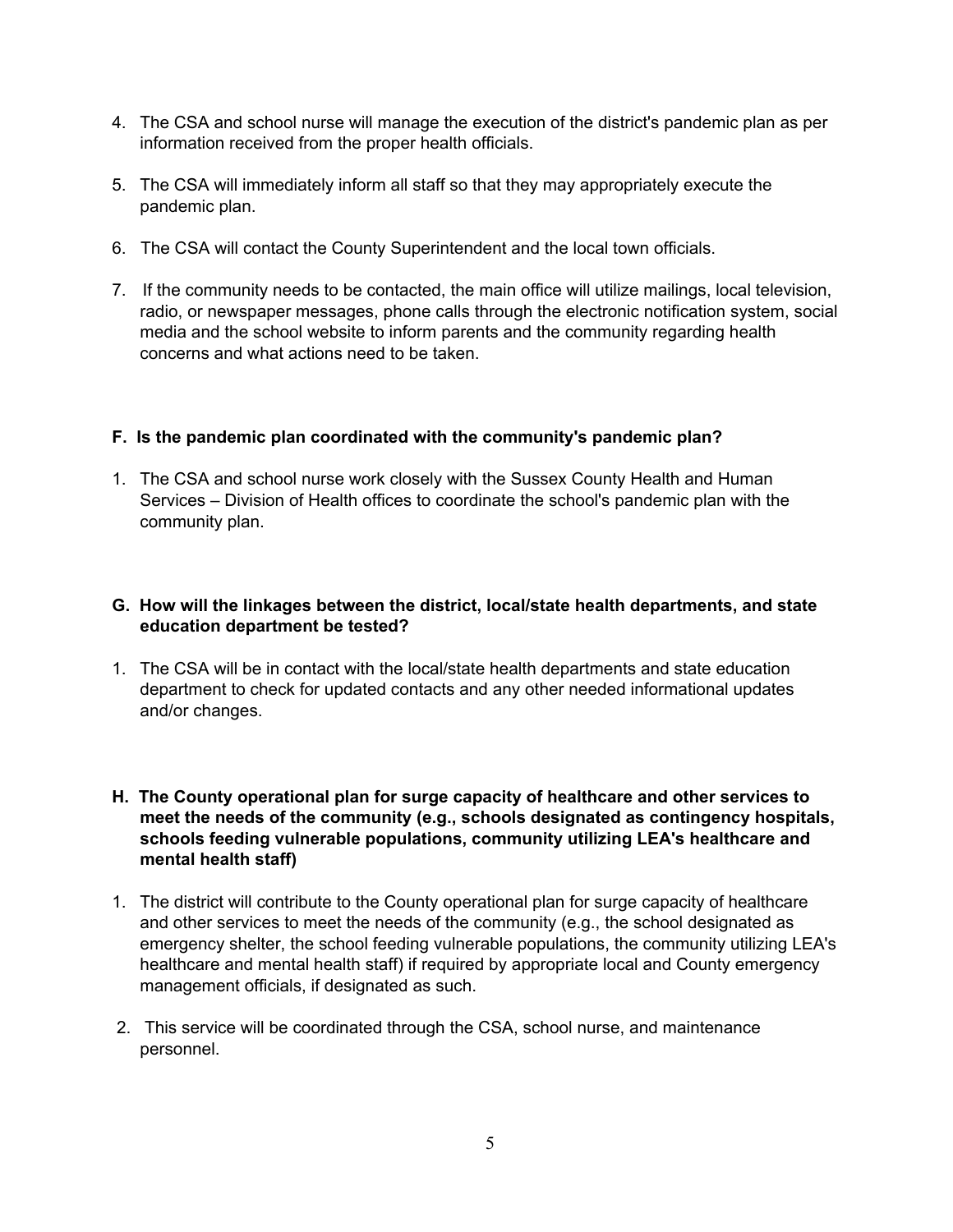- **I. Incorporating the requirements of students with special needs (e.g., low income students who rely on the school food service for daily meals), those in special facilities (e.g., juvenile justice facilities) as well as those who do not speak English as their first language**
- 1. Students that do not speak English as their first language will have messages interpreted to them by the school World Language instructor or any individual that may speak that particular language or with the use of an online translator.
- 2. The district will be open periodically so that those in the F & R program can pick up breakfast and lunches. The supplies will be given to parents several days at a time.
- **J. District participation in exercises of the community's pandemic plan**
- 1. District personnel including CSA, school principal and school nurse as well as Pandemic Committee members will participate in any exercises of the community's pandemic plan.

#### **K. Working to address the provision of psychosocial support services for the staff, students and their families during and after a pandemic**

- 1. The district will work with the Sussex County Department of Health and Human Services to address the provision of psychosocial support services for the staff, students and their families during and after a pandemic.
- 2. This intervention will be accomplished by offering services of the school social worker and/or school psychologist.

#### **L. Working in concert with the local health department in alerting the local health department of a substantial increase in absenteeism among students**

- 1. The school nurse will inform school administration if there is a substantial increase in absenteeism among students or health concerns.
- 2. The school nurse is the individual responsible for making initial contact to the Sussex County Health and Human Services – Division of Health.
- 3. This information will be shared with the Chief School Administrator.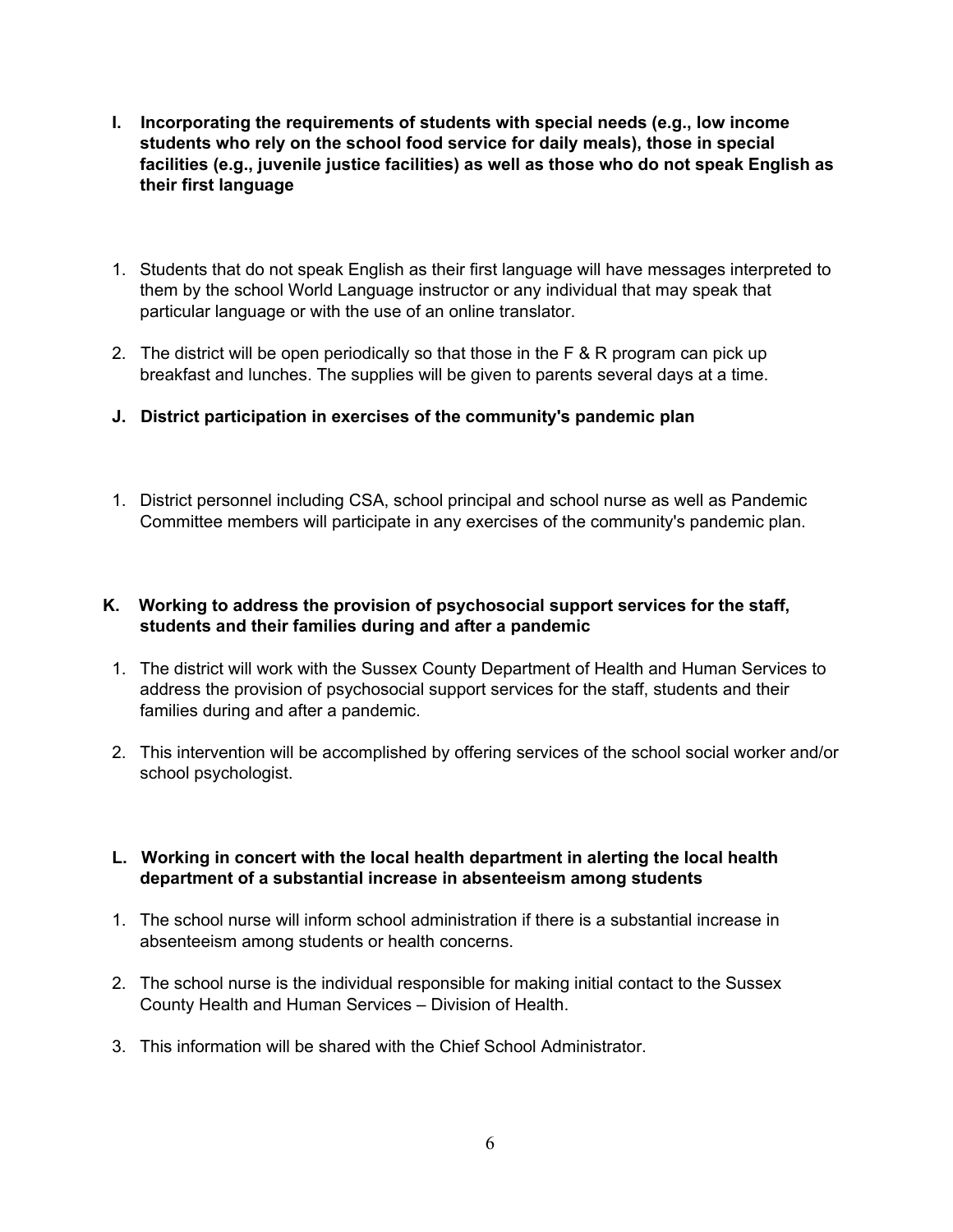#### **M. Testing and revising the plan**

- 1. The CSA will work with the Pandemic Plan committee and local health officials to review the pandemic plan and will revise it periodically as needed.
- 2. Revisions may be triggered by recommendations of state/local officials or by code changes.

#### **N. Share with other LEA's as well as private schools within the community to improve community response efforts**

- 1. The CSA will be in contact with CSA's from sending district schools to share information regarding plan development and execution and to better organize community response efforts.
- 2. The CSA will contact the County Superintendent and explain the situation.

### **II. Continuity of Student Learning and Core Operations:**

**A. Potential impact of a pandemic on student learning (e.g., student and staff absences), school closings, and extracurricular activities based on having various levels of illness among students and staff**

#### **Student Absences:**

- 1. If individual students or small numbers of students become ill due to a pandemic outbreak, school will conduct business as usual (with the permission of the County Health Office) with a greater awareness on hygiene as not to expand the illness, while keeping an eye on potential cases. This will be dependent upon how virulent the strain of influenza is.
- 2. If a substantial number of students become ill due to a pandemic, school will be closed for an undisclosed amount of time.
- 3. All extracurricular activities would be postponed or canceled as a result of a pandemic outbreak.

#### **Staff Absences:**

- 1. Individual staff members would be covered by substitutes in the school, short or long term.
- 2. If a substantial number of staff members become ill and an adequate number of substitute teachers cannot be obtained, the school will be closed.
- 3. School may be closed if no school nurse or nurse substitute is available.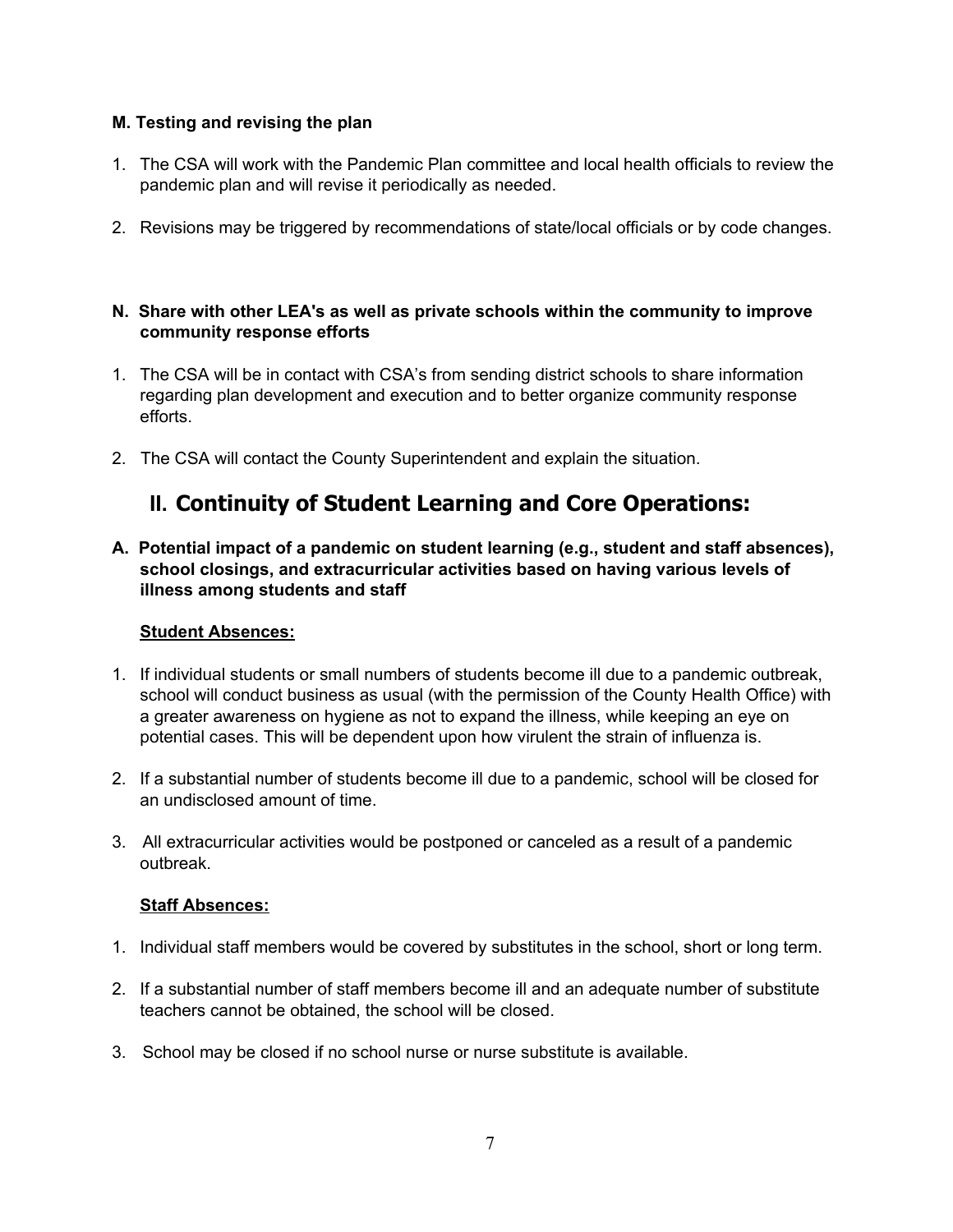#### **B. Procedures to assure continuity of instruction (e.g., web-based distance instruction, mailed lessons and assignments, instruction via local radio or television stations) in the event of district school closures**

If a substantial number of students and/or staff become ill forcing school closure, every attempt will be made to continue with the teaching/learning process through the school website, phone calls made by the teachers, email, virtual classrooms or conventional mail. If this is not possible, plans may be considered to extend the school year once school reopens including attending on Saturdays or scheduled holidays. Individual plans will be made for those who do not have internet access. Teachers will modify lessons and materials for students with accommodations according to their IEP/504 plans. Teachers will be monitoring their emails during school hours to answer questions.

#### **C. Operations plan for essential central office functions including payroll, ongoing communication with students and parents and meeting the needs of the free and reduced population.**

#### **Payroll:**

- 1. Central office functions such as payroll can be handled through conventional mailing or direct deposits if teachers are absent for extended periods of time due to a pandemic.
- 2. If school is closed due to a pandemic, the Business Administrator will enter the building with any other necessary protective equipment to stay free from infection to process payroll functions.
- 3. The Secretary to the Business Administrator, followed by the Chief School Administrator and Principal will complete this task if the Business Administrator is incapacitated following the health protective measures noted above.
- 4. If the building cannot be occupied, payroll information utilizing input sheets can be completed at an alternate site and submitted either by telephone or fax.
- 5. Ongoing communication with students and parents can be accomplished through a variety of avenues such as mailings, local television, radio, or newspaper messages, phone calls through the electronic notification system, social media and the school website.
- 6. The district will be open periodically so that those in the F & R program can pick up breakfast and lunches. The supplies will be given to parents several days at a time.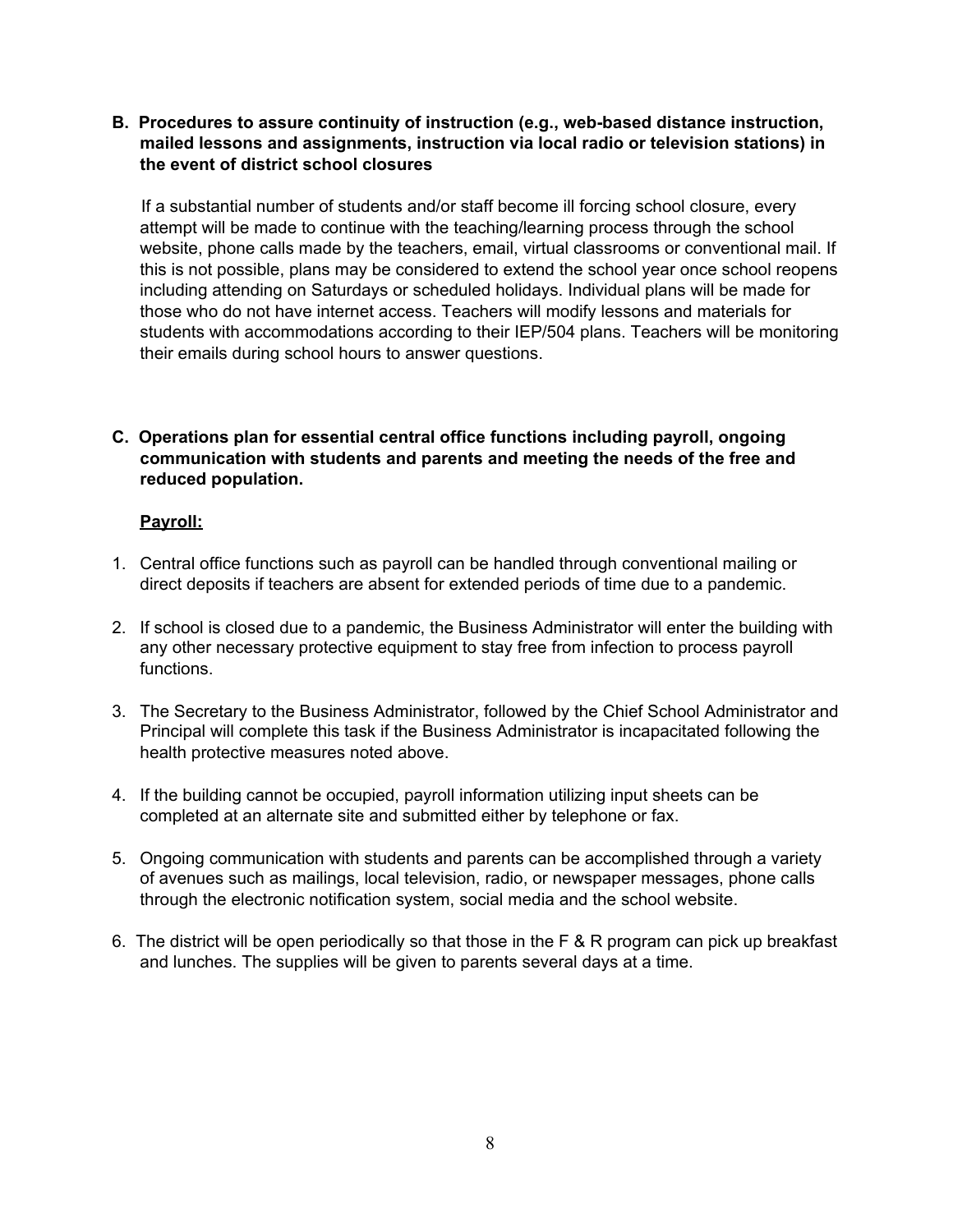## **III. Infection Control Policies and Procedures:**

#### **A. Procedures that help limit the spread of influenza at schools in the district (e.g. promotion of hand hygiene, cough/sneeze etiquette) will be utilized**

- 1. The Health instructors and classroom teachers will continue to promote respiratory hygiene/cough etiquette and hand hygiene such as:
- Washing hands frequently with soap and water or a peroxide-based hand cleaner
- Cover mouth and nose with a tissue when you cough or sneeze

\*(students may need to bring own supply of tissues to limit the spread of illness)

- Place used tissues in a proper waste receptacle
- Cough or sneeze into your upper sleeve if you do not have a tissue
- Clean your hands after coughing or sneezing. Use soap and water or an alcohol-based hand cleaner
- Staff and students will be encouraged to stay home if they are sick
- 2. Posters reinforcing handwashing and hygiene will also be displayed prominently.
- 3. The school nurse will continue to reinforce the importance of good hygiene.
- 4. Students who become ill should not stay in the classroom.
- 5. Food handling will be by staff only. No salad bar will be available.
- 6. No assemblies will be held.

#### **B. Infection prevention supplies (e.g., soap, peroxide-based/waterless hand hygiene products, tissues and receptacles for their disposal)**

- 1. Custodial staff will make sure that all restrooms and classrooms will have a sufficient supply of hand soap/sanitizers and tissues with proper receptacles for their disposal.
- 2. Desks will be cleaned with appropriate solutions and applicators in areas where illnesses are noted on a regular basis.
- 3. Custodial staff will make sure that all garbage bags are changed on a daily basis in classrooms, restrooms, and offices.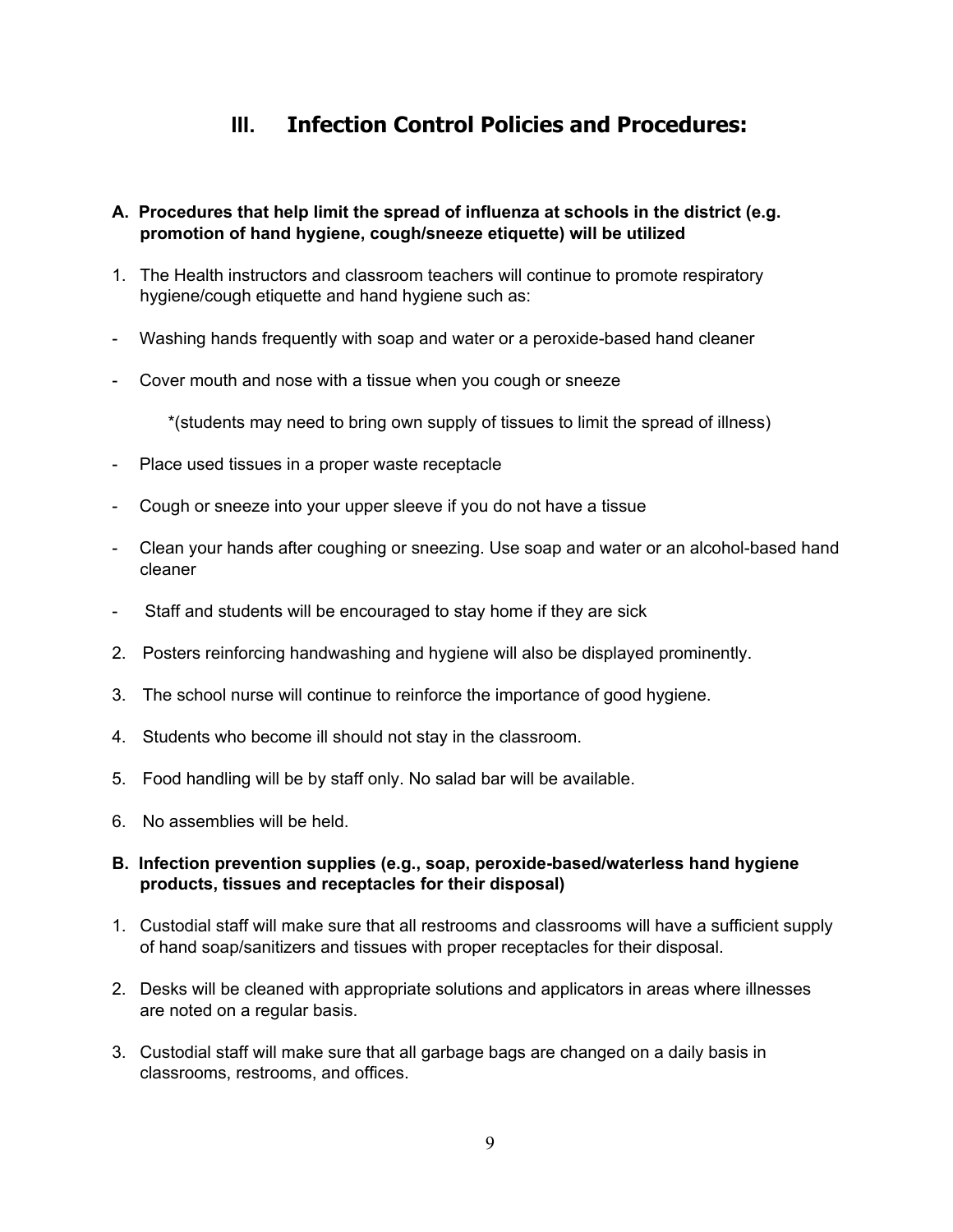#### **C. Procedures for students and staff sick leave absences unique to a pandemic influenza (e.g., non-punitive, liberal leave)**

- 1. Students who are determined to be ill due to a pandemic will make up assignments and/or return to school upon being declared no longer contagious by a physician. This will be done without being punitive with regard to making up days. Consideration will be given to retention/promotion based upon the students' ability to master grade level content.
- 2. Staff sick leave absences due to a pandemic situation will be discussed between the teacher's union and the board of education and will be non-punitive.

#### **D. Sick leave policies for staff and students suspected to be ill or who become ill at school**

- 1. Students suspected of being ill or who become ill at school will be sent to the health office for evaluation by the school nurse. Students will be isolated in the health office and if determined to be pandemic related, will be sent home and may only return upon being declared no longer contagious by a physician.
- 2. Staff suspected to be ill or who become ill at school will be sent to the health office for evaluation by the school nurse. The district Board of Education and administration will work cooperatively with the local education association in establishing sick leave policies for staff who become ill.

#### **E. Transporting ill students**

- 1. Students falling ill while at school will be transported home or to the hospital by their parents.
- 2. In severe cases, an ambulance may be called to transport students.
- 3. Telephone calls to parents will be made by the school nurse.

#### **F. The LEA pandemic plan for school-based health facilities conforms to those recommended for health care settings**

#### **The school will continue to focus on:**

- 1. Keeping sick students, faculty, and staff away from school while they are infectious.
- 2. Promoting respiratory hygiene/cough etiquette and hand hygiene as for any respiratory infection.
- 3. School custodians will ensure that materials for respiratory hygiene/cough etiquette (i.e., tissues and receptacles for their disposal) and hand hygiene are available.
- 4. Educational messages and infection control guidance for pandemic influenza will be made available for distribution when possible.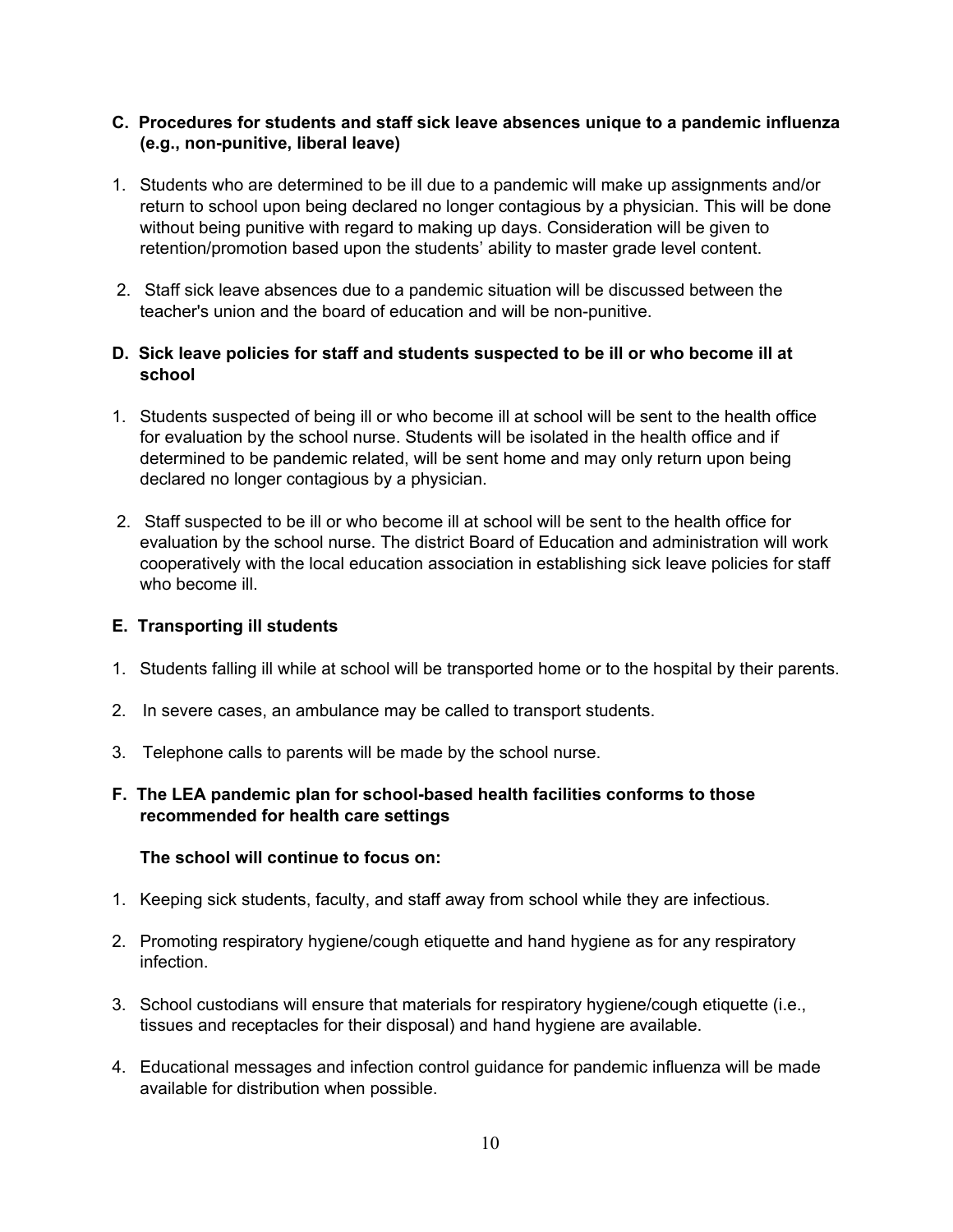## **IV. Communications Planning:**

#### **A. Meeting communication needs including regular review, testing, and updating of communication plans**

1. Ongoing evaluation of communication with students and parents will be made. This communication can be accomplished through a variety of avenues such as mailings, local television or newspaper messages, phone calls, and school website. Communication systems will be evaluated for effectiveness throughout the year as these avenues are used for other communication purposes.

#### **B. Communication with staff, students, and families, including lead spokespersons and links to other communication networks**

- 1. The CSA will be the person responsible for communicating messages within the building.
- 2. Parents of affected students will be contacted by the school nurse.
- 3. If a pandemic situation should arise with several students affected requiring immediate parent notification, parents will be contacted immediately.
- 4. The CSA or school nurse is the person responsible for communicating with the proper Sussex County Health and Human Services officials and/or Ogdensburg School officials.
- 5. The Chief School Administrator or his designee is the person responsible for communicating with any other community officials regarding procedures to be followed.

The communication of necessary health messages can be accomplished through a variety of avenues such as mailings, local television, radio, or newspaper messages, social media, phone calls, via the emergency notification system and school website and these avenues will be evaluated periodically for their effectiveness.

#### **C. Language, culture, and/or ethnic groups and the dissemination of public health messages within the community**

- 1. The Supervisor of Special Education is the person responsible for making sure that the appropriate language(s) for the district's student body/population will be identified to ensure proper communication of public health messages.
- 2. The world languages instructor or others proficient in required languages will assist the Supervisor of Special Education with translating messages for identified families.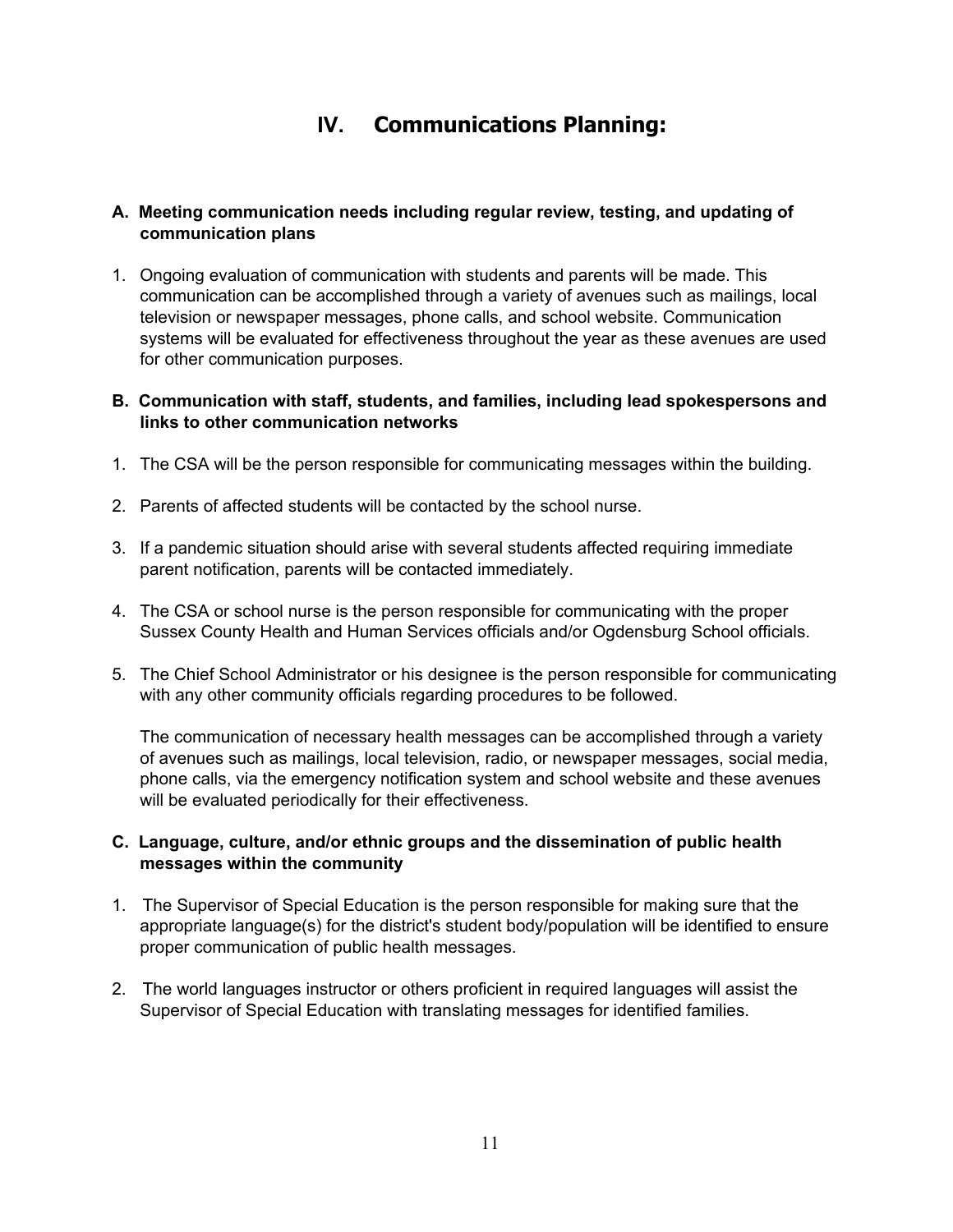#### **D. Platforms for communicating pandemic status and actions to school district staff, students, and families**

The communication of necessary health messages can be accomplished through a variety of avenues such as mailings, local television, radio, or newspaper messages, phone calls, via the emergency notification system and school website and these avenues will be evaluated periodically for their effectiveness.

- 1. The CSA and the webmaster are the persons responsible for ensuring that the appropriate messages are posted on the school's website.
- 2. The CSA is the person responsible for ensuring that the appropriate messages are communicated through school mailings.
- 3. The Chief School Administrator is the person responsible for ensuring that the appropriate messages are communicated through local radio and television.

#### **E. Where to find up-to-date and reliable pandemic information from federal, state and local public health sources**

1. Educational messages and infection control guidance for pandemic influenza will be made available for distribution through mailings, weekly newsletters, the district website, via the emergency notification system and possibly community meetings.

#### **F. Dissemination of information about the LEA's pandemic influenza preparedness and response plan with regard to continuity of instruction, community containment measures, etc.**

- 1. The CSA is the person responsible for the district's pandemic influenza preparedness and response plan with regard to appropriately disseminating information to the school community regarding continuity of instruction measures.
- 2. This information will be made available through mailings, weekly newsletters, the district website, via the emergency notification system and possibly community meetings.